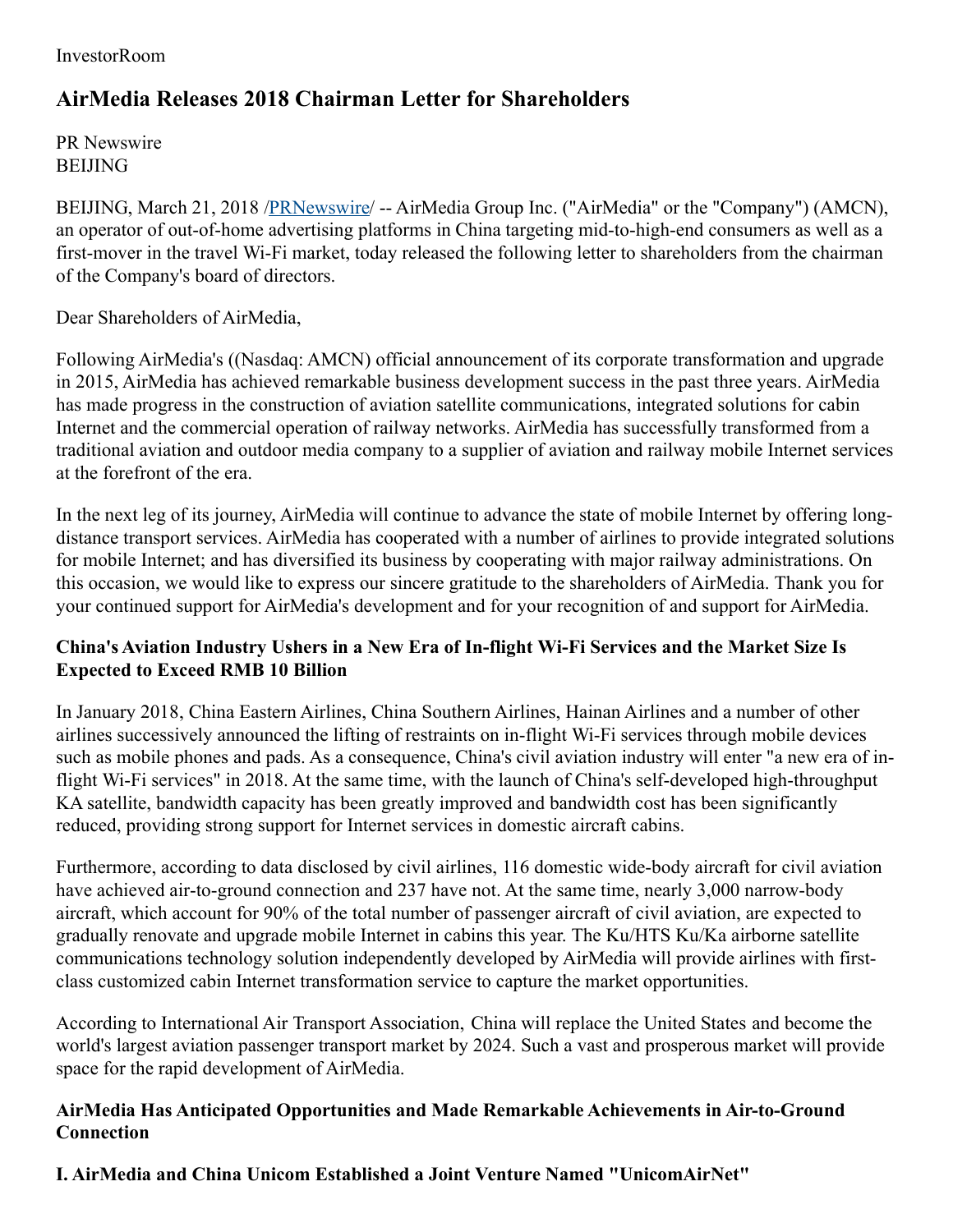In April 2017, AirMedia and China Unicom jointly established UnicomAirNet Co., Ltd.

China Unicom is one of the few companies in China that has a satellite network license and an airborne business license issued by the Ministry of Industry and Information Technology. Therefore, UnicomAirNet proactively carries out aviation-oriented Internet business development under the authorization of China Unicom. When Emmanuel Macron, the French President, visited China in January 2018, China Unicom and Eutelsat reached cooperation and agreed to jointly explore satellite communications business in regions along the Belt and Road initiative. UnicomAirNet, an important undertaker in the system of satellite network communications service construction, will be responsible for implementing the overall upgrade of satellite communications technology and aviation-oriented mobile Internet operations.

# **II. Domestic Leading Aviation-oriented Internet Solutions**

AirMedia owns aviation-oriented Internet solutions with its own intellectual property rights. The Ku/HTS Ku/Ka airborne satellite communications technology solution independently developed by AirMedia is competitive at a global scale. By adopting the Gilat satellite communications system to connect Ka and Ku satellite resources, this system enables airline passengers to enjoy high-speed and stable mobile Internet services at a height of 10,000 meters.

At the aviation-oriented mobile Internet experience exhibition held at Beijing Unicom Satellite Communications Ground Station in January 2018, representatives of airlines and partners personally experienced the new Internet entertainment system for airline cabins brought by "100M bandwidth" provided by AirMedia.

## **III. Joined Hands with Global Top Partners**

In 2017, AirMedia cooperated with Kontron and Gilat Satellite Networks from Israel to take the lead in developing an integrated technology solution for Ku/HTS Ku/Ka airborne satellite communications. Kontron is the largest supplier of embedded industrial computer products and the largest supplier of aviation Wi-Fi devices in the world. Its aviation Wi-Fi products provide services on more than 4,000 commercial aircraft in the world. Gilat from Israel is a world-renowned supplier of satellite communications products and services. Its satellite communications system is widely used by major satellite operators around the world. China's first high-throughput Ka-band communications satellites used Gilat's satellite communications system.

In October 2017, AirMedia agreed to cooperate with Lufthansa Technik AG, Germany. As the global top MRO (aircraft maintenance, repair and overhaul) company, Lufthansa Technik provides maintenance, modification and other services for global airlines. The cooperation between Lufthansa Technik and AirMedia will provide technical support for modification of aircraft's Wi-Fi system, helping AirMedia provide in-flight Wi-Fi services compliant with the airworthiness requirements for commercial aircraft used by China's airlines.

In November 2017, AirMedia and Astronics from the United States reached a cooperation agreement providing system integration, airworthiness certification and technical support for aviation-oriented Internet business. As a world-renowned aircraft engineering group, Astronics has extensive experience in airborne entertainment systems and cabin management systems. Its products, integrated with Airbus A330 and A380, Boeing B747 and B777, etc., serve the mainstream aircraft models of more than 80 airlines in the world.

# **IV. Leading Advantage of Cabin Entertainment Resources**

On January 17th, 2018, Beijing AirMedia Tianyi Information Technology, a subsidiary of AirMedia, formally entered into a strategic cooperation agreement with China Eastern Airlines. AirMedia will provide important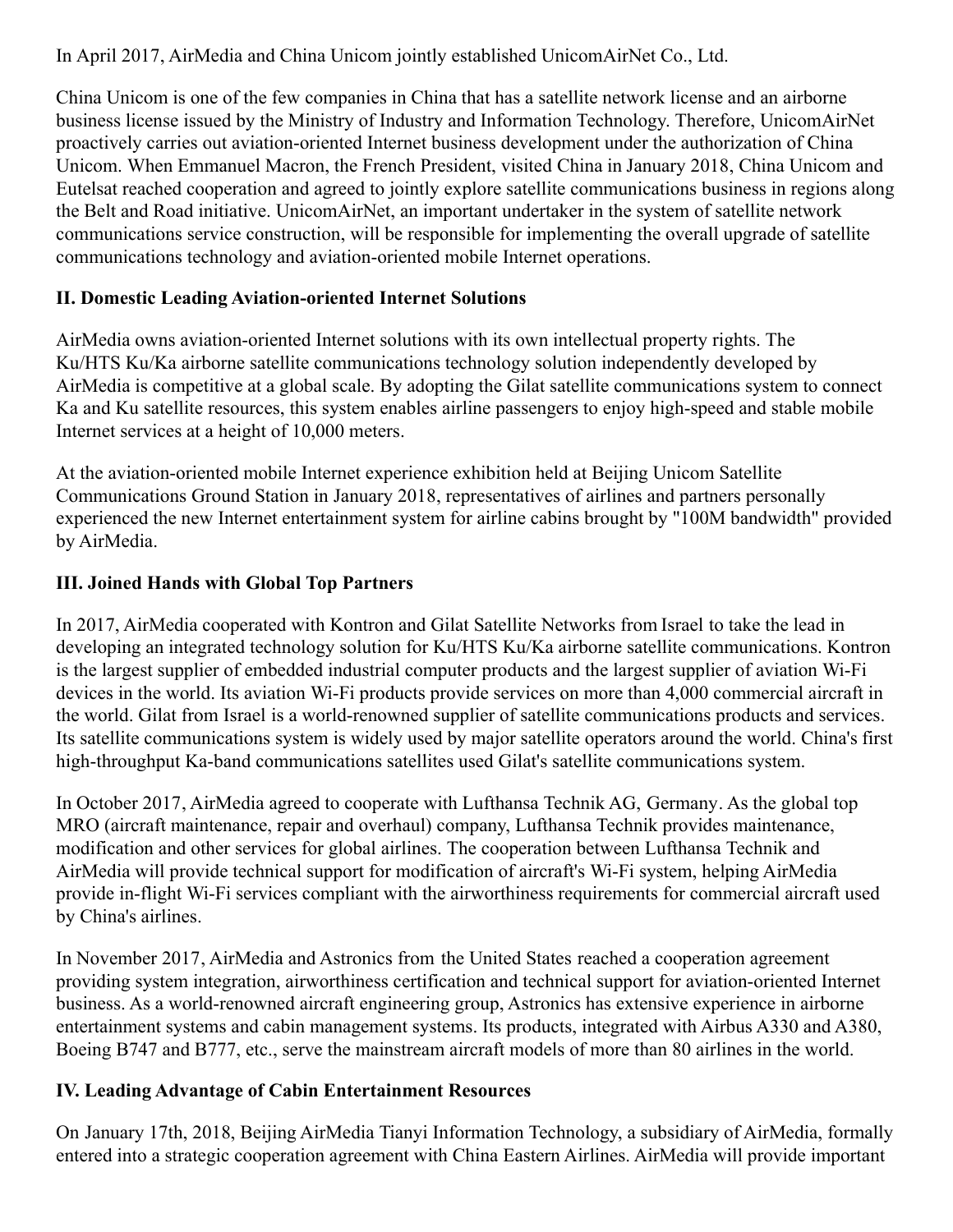support for the upgrade of China Eastern Airlines' aviation-oriented mobile Internet services. In addition, AirMedia has a long-term basis for cooperation with Air China, China Southern Airlines and other airline giants. As the most influential operator of transport-oriented film and television entertainment contents in China, AirMedia owns exclusive aviation-oriented copyright for more than 80% of films played in domestic theaters. In terms of cabin entertainment contents and advertising operations, AirMedia has more than 10 years of operating experience. With the development of aviation-oriented Internet, AirMedia provides users with more high-quality cabin services and is capable of seeking new business models to achieve new profit growth points.

## **V. Commercialization in the Field of Rail Transport Has Achieved Initial Success**

In the field of railway transport, AirMedia has signed contracts with the top railway administrations of Beijing, Shanghai, Guangzhou and other cities for cooperation. AirMedia will undertake mobile Internet construction and operation in the field of railway transport.

At present, AirMedia has installed vehicle-mounted Internet devices in more than 10,000 regular-speed trains to provide mobile Internet access service for railway passengers. The service covers nearly 90% of the railway lines in coastal developed cities and the annual number of users covered accounts for about 60% of the total annual passenger flow taking regular speed trains.

With the continuous enrichment of the related cooperation resources of AirMedia, operating costs will be greatly reduced and the commercialization capability will continue to become stronger. As a result, the company's competitiveness will be further improved.

## **A Number of Awards for AirMedia**

In recent years, AirMedia has won recognition both inside and outside the industry and received a number of awards through its innovative development and high-quality services. At the IFEC  $\cdot$  2017 - China Air-to-Ground Internet Industry Innovation Summit, AirMedia was awarded 2016 China Aviation IFEC Best Commercial Operation Award; at the 12<sup>th</sup> Asian Brand Ceremony, AirMedia was award the title of China (Industry) Top Ten Leading Brands and Guo Man, chairman of the board of directors and CEO of the Group, was honored with the title of China (Industry) Brand Top Ten Innovative Persons; with its innovative mobile Internet services in the field of long-distance transport, Wangfan World Network Technology, a subsidiary of AirMedia, was awarded 2017 Top 100 Startup Dark Horses and became one of the Most Promising Startups.

At the same time, many outstanding talents and investors in the industry have also affirmed and supported AirMedia's mobile Internet development in the field of long-distance transport. The research and development team in Beijing with nearly 100 employees is continuously providing strong technical support for mobile Internet solutions for aviation and railways.

### **Looking to the Future, AirMedia Has Potential for Growth**

From the foundation of a large user base, AirMedia covers all the demands of users for pre-travel, in-travel and post-travel through its rich content and diversified Internet services. By building an "offline + online" network service ecosystem for travel, AirMedia has created a mobile Internet access platform with huge commercial value that provides a wide range of users and partners with diversified, high-precision and highvalue services, so as to provide an effective guarantee for subsequent commercialization and mutual benefits.

AirMedia reached a turning point in 2015, began achieving long-term goals in 2016 and transcended this strategic transformation in 2017. In 2018 and in the near future, AirMedia will still use all of its resources to explore and innovate new models of mobile Internet in the field of long-distance transport such as aviation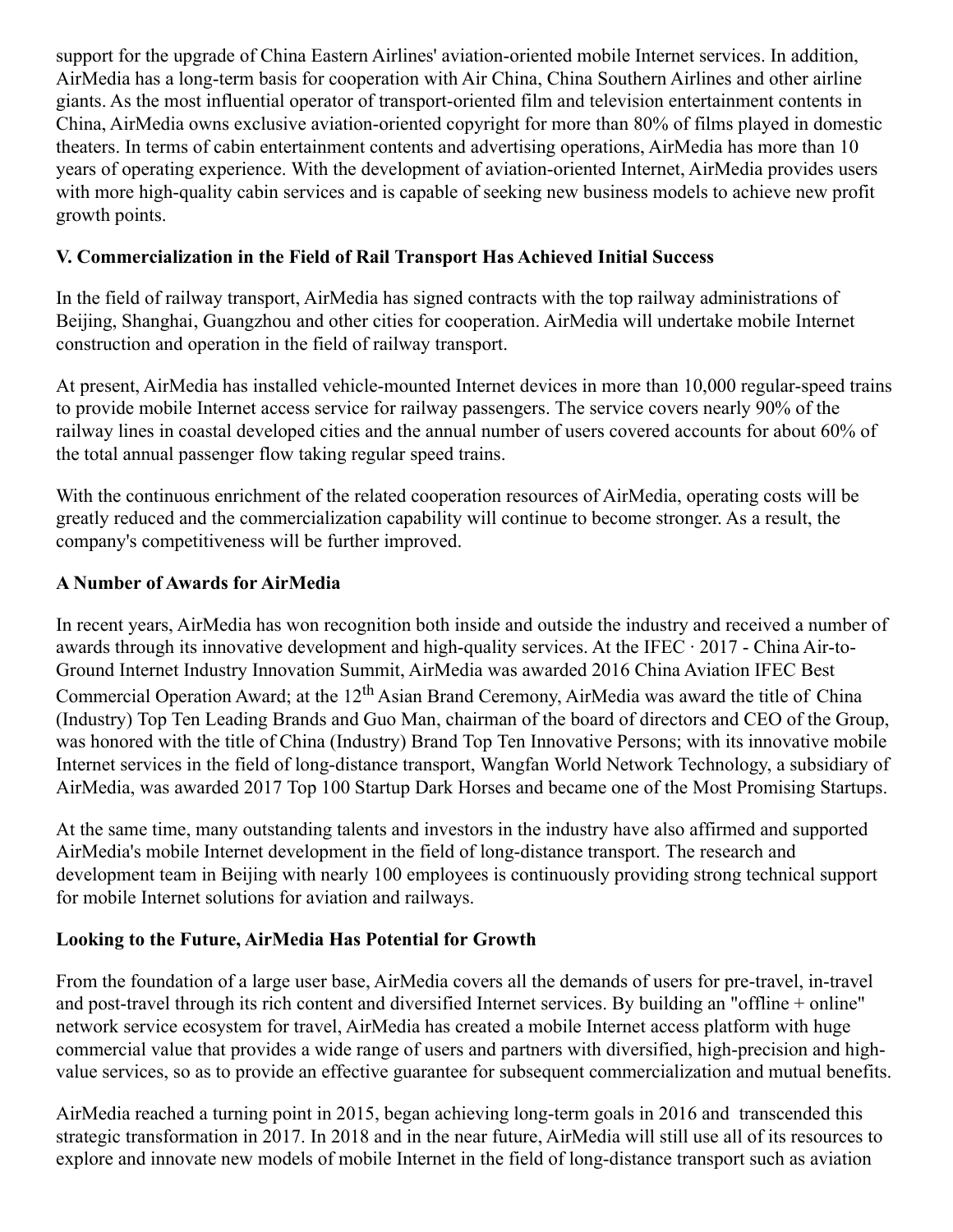and railway, so as to create more value and returns for the majority of our shareholders. With the continuous advancement of related businesses, AirMedia is at a new turning point in the markets. We have greater confidence and ability to create sustained returns for shareholders. Thank you again.

Herman Man Guo Chairman and Chief Executive Officer AirMedia Group Inc.

### **About AirMedia Group Inc.**

Incorporated in 2007 and headquartered in Beijing, China, AirMedia Group Inc. (AMCN) is an operator of out-of-home advertising platforms in China targeting mid-to-high-end consumers as well as a first-mover in the travel Wi-Fi market. AirMedia sells advertisements on the routes operated by several Chinese airlines and at Sinopec's service stations in China. AirMedia also has concession rights to operate the Wi-Fi systems on trains administered by eight railway administrative bureaus in China as well as on many long-haul buses in China. For more information, please visit [http://www.airmedia.net.cn](http://www.airmedia.net.cn/).

#### *Forward-Looking Statements*

This announcement contains forward-looking statements within the meaning of the safe harbor provisions of the Private Securities Litigation Reform Act of 1995. All statements other than statements of historical fact in this announcement are forward-looking statements, including but not limited to, the Company's business strategies and initiatives as well as the Company's business plans; the Company's future business development, results of operations and financial condition; expected changes in the Company's revenue and certain cost or expense items; trends and competition in China; general economic and business conditions in China; and other risks detailed in the Company's filings with the Securities and Exchange Commission. These forward-looking statements involve known and unknown risks and uncertainties and are based on current expectations and projections about future events and financial trends that the Company believes may affect its financial condition, results of operations, business strategy and financial needs. Investors can identify these forward-looking statements by words or phrases such as "may," "will," "expect," "anticipate," "aim," "estimate," "intend," "plan," "believe," "potential," "continue," "is/are likely to" or other similar expressions. The Company undertakes no obligation to update forward-looking statements to reflect subsequent occurring events or circumstances, or changes in its expectations, except as may be required by law. Although the Company believes that the expectations expressed in these forward-looking statements are reasonable, it cannot assure you that such expectations will turn out to be correct, and the Company cautions investors that actual results may differ materially from the anticipated results.

#### **Company Contact:**

Richard Wu Chief Financial Officer AirMedia Group Inc. Tel: +86-10-8460-8678 Email: [ir@ihangmei.com](mailto:ir@ihangmei.com)

#### **Investor Contact:**

Tina Xiao President Ascent Investor Relations LLC Phone: +1-917-609-0333